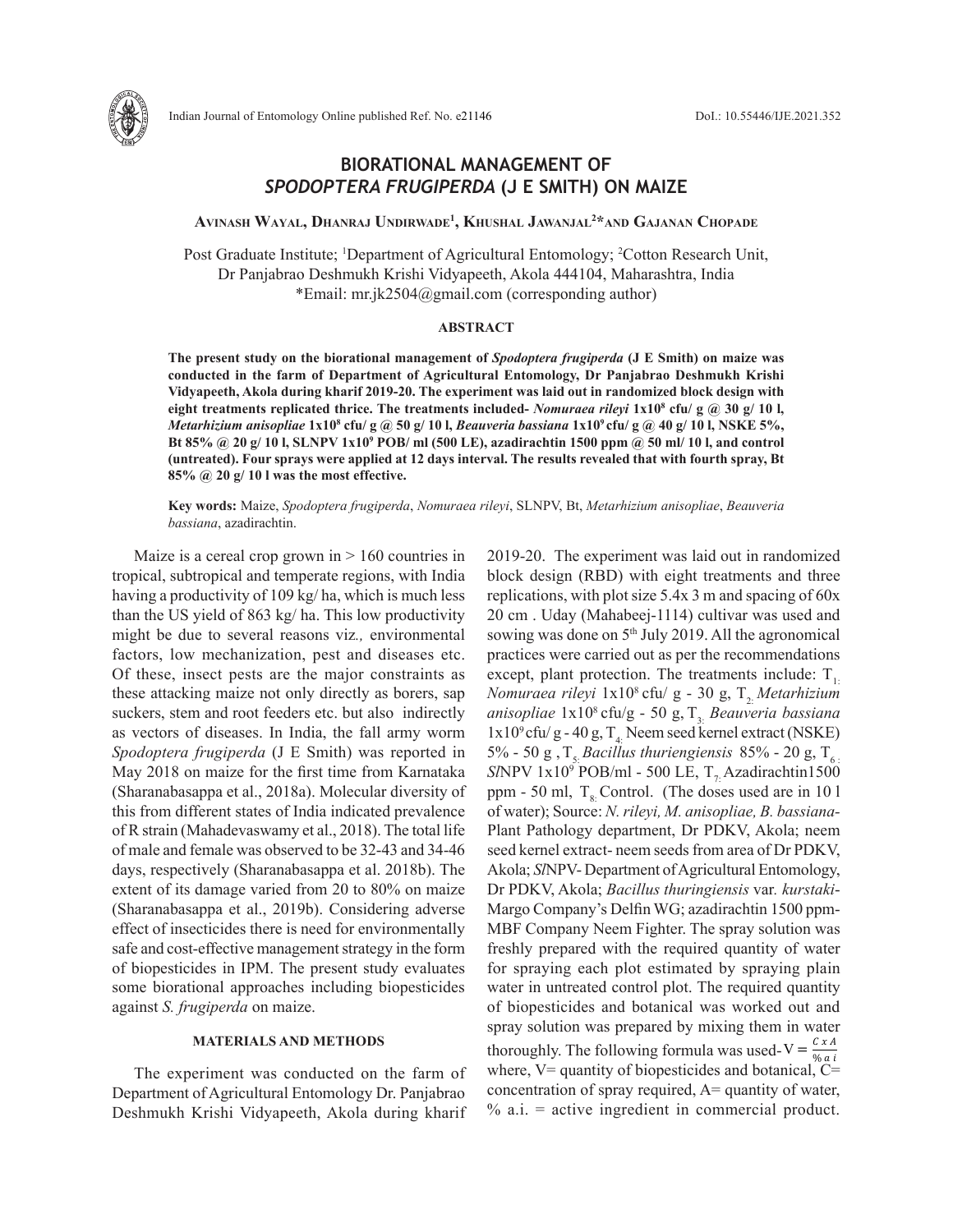|                                | Overall         | mean       | 31.72    | (34.57)                                                                         | 25.54                 | (30.35)                                 | 21.96     | (27.93)                           | 48.79                                                                             | (44.31)                    | 15.57  | (23.22)                         | 84.03        | (65.70)                             | 40.52        | (39.53)                | 83.89                       | (65.53) | $\mathrm{Si}\mathrm{g}$     | 3.25          | 10.02        | 13.7  |                                                           |
|--------------------------------|-----------------|------------|----------|---------------------------------------------------------------------------------|-----------------------|-----------------------------------------|-----------|-----------------------------------|-----------------------------------------------------------------------------------|----------------------------|--------|---------------------------------|--------------|-------------------------------------|--------------|------------------------|-----------------------------|---------|-----------------------------|---------------|--------------|-------|-----------------------------------------------------------|
|                                | $\Xi$           | <b>DAS</b> | 31.48    | (34.10)                                                                         | 23.65                 | (29.00)                                 | 18.65     | (25.46)                           | 47.81                                                                             | (43.74)                    | 10.52  | (18.79)                         | 87.77        | (71.15)                             | 41.88        | (40.32)                | 87.63                       | (69.69) | $\mathbf{Sig}$              | 2.92          | 8.86         | 12.18 |                                                           |
|                                | $\overline{ }$  | <b>DAS</b> | 31.83    | (34.32)                                                                         |                       | 24.08                                   | 19.97     | (26.43)                           | 48.24                                                                             | (43.99)                    | 12.33  | (20.42)                         | 87.80        | (71.22)                             | 42.07        | (40.43)                | 87.74                       | (69.80) | $\mathrm{Si}\mathrm{g}$     | 2.95          | 8.95         | 12.17 |                                                           |
|                                | 3               | <b>DAS</b> | 32.43    | (34.69)                                                                         | 24.80                 | (29.78)                                 | 20.81     | (27.04)                           | 48.52                                                                             | (44.15)                    | 13.50  | (21.41)                         | 87.76        | (70.40)                             | 42.76        | (40.83)                | 87.63                       | (69.69) | $\mathrm{Sig}$              | 2.29          | 8.90         | 12.00 |                                                           |
|                                |                 | <b>DBS</b> | 32.92    | (34.98)                                                                         | 25.58                 | (30.30)                                 | 21.96     | (27.85)                           | 49.20                                                                             | (44.54)                    | 14.55  | (22.31)                         | 88.12        | (71.37)                             | 43.62        | (41.33)                | 87.67                       | (69.76) | $\mathrm{Sig}$              | 2.85          | 8.63         | 11.52 |                                                           |
|                                | $\overline{10}$ | DAS        | 32.90    | (34.97)                                                                         | 25.28                 | (30.10)                                 | 21.83     | (27.76)                           | 48.87                                                                             | (44.35)                    | 14.33  | (22.13)                         | 86.67        | (70.36)                             | 43.00        | (40.97)                | 86.50                       | (68.76) | $\mathrm{Si}\mathrm{g}$     | 3.06          | 9.29         | 2.52  |                                                           |
|                                | 7               | <b>DAS</b> | 31.50    | (34.12)                                                                         | 24.01                 | (29.26)                                 | 20.48     | (26.80)                           | 47.67                                                                             | (43.66)                    | 12.63  | (20.72)                         | 86.50        | (69.77)                             | 42.04        | (40.41)                | 86.17                       | (68.56) | $\mathop{\rm Sig}\nolimits$ | 3.18          | 9.64         | 3.18  |                                                           |
|                                |                 | <b>DAS</b> | 32.05    | (34.46)                                                                         | 25.00                 | (29.94)                                 | 22.19     | (28.02)                           | 48.68                                                                             | (44.24)                    | 14.00  | (21.87)                         | 85.96        | (70.41)                             | 43.11        | (41.04)                | 86.00                       | (68.34) | $\mathrm{Sig}$              | 3.38          | 10.25        | 13.84 |                                                           |
| % infestation of S. frugiperda |                 | <b>DBS</b> | 33.91    | (35.59)                                                                         | 26.60                 | (30.99)                                 | 23.33     | (28.81)                           | 49.75                                                                             | (44.86)                    | 16.03  | (23.49)                         | 83.73        | (66.59)                             | 44.49        | (41.83)                | 84.32                       | (69.21) | $\mathrm{Si}\,\mathrm{g}$   | 3.62          | 10.97        | 14.69 |                                                           |
|                                | $\overline{10}$ | <b>DAS</b> | 33.33    | (35.24)                                                                         | 26.47                 | (30.91)                                 | 23.15     | (28.69)                           | 49.24                                                                             | (44.56)                    | 15.99  | (23.47)                         | 83.30        | (68.46)                             | 44.26        | (41.70)                | 83.22                       | (68.71) | $\mathrm{Si}\mathrm{g}$     | 3.70          | 11.22        | 5.12  |                                                           |
|                                | $\overline{ }$  | DAS        | 26.10    | (30.69)                                                                         | 23.65                 | (29.05)                                 | 20.92     | (27.12)                           | 44.24                                                                             | (41.67)                    | 13.29  | (21.33)                         | 84.13        | (69.07)                             | 38.20        | (38.17)                | 84.00                       | (66.77) | $\mathrm{Sig}$              | 3.54          | 10.75        | 15.17 |                                                           |
|                                | 3               | DAS        | 31.33    | (34.01)                                                                         | 26.27                 | (30.77)                                 | 22.89     | (28.51)                           | 48.90                                                                             | (44.36)                    | 15.33  | (22.97)                         | 82.89        | (68.17)                             | 43.67        | (41.36)                | 82.77                       | (65.78) | $\mathrm{Sig}$              | 3.75          | 11.38        | 15.47 | Day before spraying, DAS-Day after spraying               |
|                                |                 | <b>DBS</b> | 39.30    | (38.80)                                                                         | 33.33                 | (35.23)                                 | 30.33     | (33.40)                           | 57.89                                                                             | (49.54)                    | 26.33  | (30.77)                         | 82.02        | (67.27)                             | 40.33        | (39.42)                | 81.89                       | (65.04) | $\mathrm{Si}\,\mathrm{g}$   | 3.56          | $10.80\,$    | 13.73 |                                                           |
|                                | $\approx$       | <b>DAS</b> | 38.00    | (38.03)                                                                         | 32.67                 | (34.84)                                 | 30.00     | (33.20)                           | 57.67                                                                             | (49.41)                    |        | $26.33$<br>$(30.77)$<br>$80.00$ |              | (63.84)                             | 39.33        | (38.83)                | $80.22$<br>(65.90)          |         | $\frac{Sig}{3.77}$          |               | 11.44        | 14.73 |                                                           |
|                                |                 | <b>DAS</b> | 26.67    | (31.04)                                                                         | 23.00                 | (28.64)                                 | 16.67     | (24.07)                           | 44.67                                                                             | (41.93)                    |        | 15.33<br>(22.79)                | 79.97        | (64.93)                             | 29.67        | (32.96)                | 79.83                       | (63.79) | $\mathrm{Si}_{\mathrm{g}}$  | 3.19          | 9.68         | 14.26 |                                                           |
|                                |                 | <b>DAS</b> | 33.00    | (34.97)                                                                         | 27.67                 | (31.72)                                 | 26.00     | (30.64)                           | $51.00$                                                                           | (45.57)                    | 23.33  | (28.67)                         | 75.67        | (61.12)                             | 36.33        | (37.06)                | 75.00                       | (60.78) | $\mathrm{Sig}$              | 3.27          | 9.92         | 13.71 |                                                           |
|                                |                 | <b>DBS</b> | 63.33    | (52.91)                                                                         | 78.33                 | (62.48)                                 | 68.33     | (56.03)                           | 65.00                                                                             | (54.84)                    | 71.67  | (58.26)                         | 65.00        | (54.84)                             | 70.00        | (57.00)                | 63.33                       | (53.07) | SN                          |               |              |       |                                                           |
| Treatment                      | Dose/101        | water      | Nomuraea | rileyi 1x10 <sup>8</sup><br>$\mathop{\rm ch}\nolimits\hspace{-1.5pt}/ g$<br>30g | Metarhizium           | þΩ<br>anisopliae<br>$1x108$ cfu/<br>50g | Beauveria | $1x10^9$ cfu/g<br>bassiana<br>40g | Neem seed                                                                         | NSKE) 5%<br>extract<br>50g | Bt 85% | 20g                             | <b>AdNIS</b> | POB/ml<br>500 LE<br>$1 \times 10^9$ | Azadirachtin | 1500 ppm<br>$50$ m $l$ | Control                     |         |                             |               | $CD (p=0.05$ |       | * Figures in parentheses arc sin transformed values; DBS- |
| Ë                              | Σó,             |            | н        |                                                                                 | $\Gamma$ <sup>2</sup> |                                         | $\Gamma$  |                                   | $\mathrel{\sqsubset_{\!\!\!\!\!\!\!\!-\!\!\!\!\!\!\!\!\!\!\ {}^{\scriptstyle +}}$ |                            |        |                                 |              |                                     |              |                        | $\mathrel{\sqsubset^\circ}$ |         | $^{\circ}\mathrm{F}$ test   | $SE(m)$ $\pm$ |              | CV(%) |                                                           |

Table 1. Efficacy of biopesticides and botanicals against *S. frugiperda* Table 1. Efficacy of biopesticides and botanicals against S. frugiperda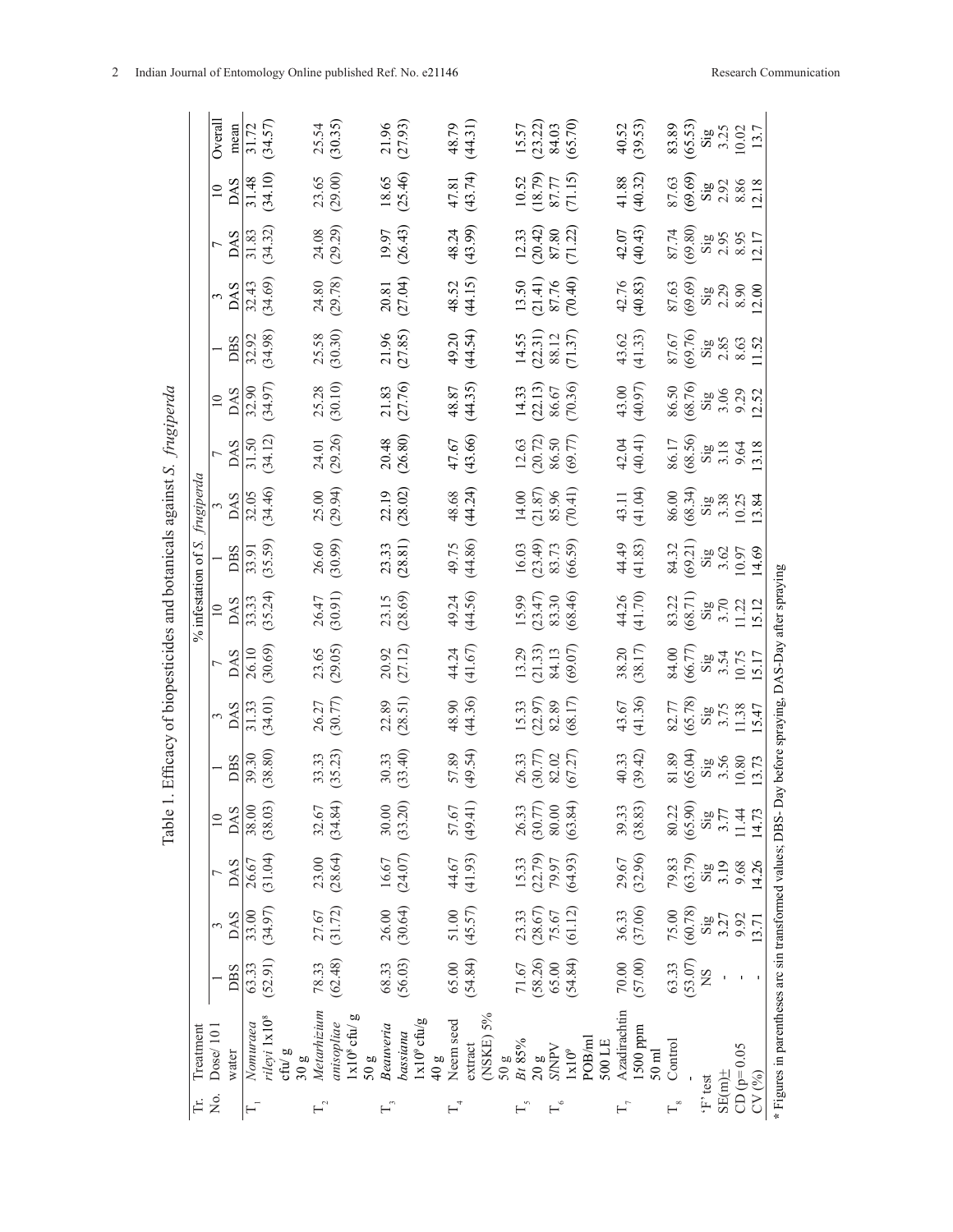| Tr.         | Treatment                                | % infestation of fall armyworm |         |            |         |  |  |  |  |  |
|-------------|------------------------------------------|--------------------------------|---------|------------|---------|--|--|--|--|--|
| No.         |                                          | 3                              | 7       | 10         | Overall |  |  |  |  |  |
|             |                                          | <b>DAS</b>                     | DAS     | <b>DAS</b> | mean    |  |  |  |  |  |
| $T_{1}$     | Nomuraea rileyi 1x10 <sup>8</sup> cfu /g | 32.20                          | 29.02   | 33.93      | 31.72   |  |  |  |  |  |
|             | 30 g                                     | (34.57)                        | (32.60) | (35.62)    | (34.57) |  |  |  |  |  |
| $T_{2}$     | Metarhizium anisopliae                   | 25.93                          | 23.68   | 27.02      | 25.54   |  |  |  |  |  |
|             | $1x108$ cfu /g                           | (30.61)                        | (29.11) | (31.32)    | (30.35) |  |  |  |  |  |
|             | 50 g                                     |                                |         |            |         |  |  |  |  |  |
| $T_{\rm a}$ | Beauveria bassiana 1x10 <sup>9</sup>     | 22.97                          | 19.51   | 23.40      | 21.96   |  |  |  |  |  |
|             | cfu $/g$                                 | (28.64)                        | (26.21) | (28.93)    | (27.93) |  |  |  |  |  |
|             | 40 g                                     |                                |         |            |         |  |  |  |  |  |
| $T_{4}$     | Neem seed extract (NSE) 5%               | 49.27                          | 46.20   | 50.90      | 48.79   |  |  |  |  |  |
|             | 5g                                       | (44.58)                        | (42.82) | (45.52)    | (44.31) |  |  |  |  |  |
| $T_{\zeta}$ | <i>Bt</i> 85%                            | 16.54                          | 13.39   | 16.79      | 15.57   |  |  |  |  |  |
|             | 20 g                                     | (23.99)                        | (21.46) | (24.19)    | (23.22) |  |  |  |  |  |
| $T_{6}$     | $S/NPV$ $1x109$ POB/ml                   | 83.07                          | 84.6    | 84.43      | 84.03   |  |  |  |  |  |
|             | 500 LE                                   | (65.70)                        | (66.89) | (66.76)    | (65.70) |  |  |  |  |  |
| $T_{7}$     | Azadirachtin1500 PPM                     | 41.46                          | 37.99   | 42.12      | 40.52   |  |  |  |  |  |
|             | 50 ml                                    | (40.08)                        | (38.05) | (40.47)    | (39.53) |  |  |  |  |  |
| $T_{\rm g}$ | Control                                  | 82.85                          | 84.44   | 84.39      | 83.89   |  |  |  |  |  |
|             |                                          | (65.54)                        | (66.77) | (66.72)    | (65.53) |  |  |  |  |  |
|             | 'F' test                                 | Sig                            | Sig     | Sig        | Sig     |  |  |  |  |  |
|             | $SE(m)$ $\pm$                            | 3.17                           | 3.22    | 3.36       | 3.25    |  |  |  |  |  |
|             | CD at $5\%$                              | 10.11                          | 9.76    | 10.20      | 10.02   |  |  |  |  |  |
|             | CV(%)                                    | 13.76                          | 13.70   | 13.64      | 13.7    |  |  |  |  |  |

Table 2. Efficacy of biopesticides and botanicals against *S. frugiperda*

**\***Figures in parentheses corresponding arc sin transformation values; DBS- Day Before Spraying; DAS-Day after spraying.

Neem seed extract was prepared following standard methodology. Pretreatment observations were made one day before spray, with further observations made on  $3<sup>rd</sup>$ ,  $7<sup>th</sup>$ , and  $10<sup>th</sup>$  days after spray (DAS) taking 10 plants/ plot selected randomly and % worked out. The data were subjected to statistical analysis as per Gomez and Gomez (1984).

## **RESULTS AND DISCUSSION**

The pretreatment observations of *S. frugiperda* were found statistically non-significant – ranging from from 63.33 to 78.33/ 10 plants. Three DAS, the treatments were found to significantly superior over control; minimum incidence of 23.33% was observed with  $T<sub>s</sub>$ . *Bacillus thuriengiensis 85%-20 g; and*  $T_e$  *SINPV 1x10<sup>9</sup>* POB/ml - 500 LE was inferior to control (75.67%). Seven DAS, again  $T<sub>s</sub>$  was found superior (15.33%), statistically at par with  $T_y$ ,  $T_z$  and *N. rileyi @* 30 g/ 10 l and  $T_6$  was found inferior to control (79.97%). Ten DAS too  $T_s$  was superior (26.33%), and  $T_6$  was inferior. Thus, after first spray, six treatments were significantly effective. With second spray after 3 DAS, the least incidence was observed plots treated with  $T_s$ ,

statistically at par with  $T_3$ ,  $T_2$  and  $T_1$  and  $T_6$  was inferior to control. At 7 and 10 DAS, similar trend was observed. Thus, with mean % incidence after second spray six treatments were significantly effective, with  $T_s$  resulting in minimum infestation (14.87%), found at par with  $T_3$ ,  $T_2$  and  $T_1$ . After third spray, at 3 DAS the least incidence was observed with  $T_s$ , statistically at par with  $T_s$  and  $T_2$ ;  $T_6$  showed 85.96% infestation as against 86% in control. Seven DAS (after third spray) the incidence reduced to 12.63% with  $T_s$ , found statistically at par with  $T_s$  and  $T<sub>2</sub>$ . Ten days after third spray again similar trend was observed. Thus, after third spray  $T_s$  resulted in minimum infestation of 13.65%, found statistically at par with  $T_3$ and  $T_2$ . Similar results were obtained with fourth spray leading to 13.50% incidence with  $T_5$  (Table 1).

The cumulative effect of treatments given in Table 2 reveal that at three days after spray,  $T<sub>s</sub>$  proved effective by recording minimum infestation of *S. frugiperda* (16.54%), However, this treatment was found statistically at par with  $T_3$  and  $T_2$  recorded 22.97% and 25.93% infestation respectively. Whereas the treatments  $T_1$ ,  $T_7$  and  $T_4$  concentration with 32.20%,